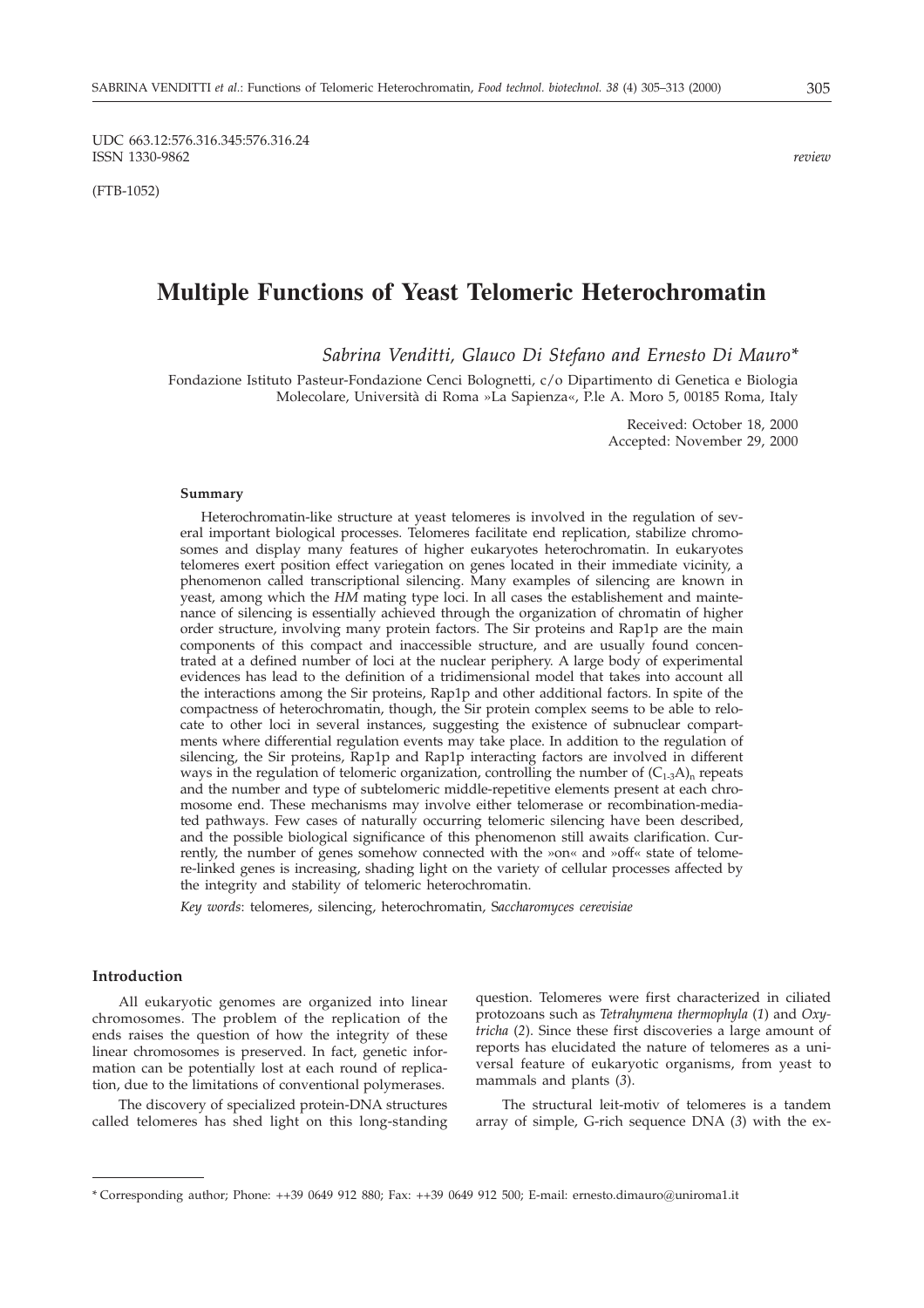ception of *Drosophila melanogaster* chromosome ends, that are composed of transposable elements (*4*). The efficient replication of these capping sequences is a task for a specialized reverse transcriptase, called telomerase, that can add de novo telomeric repeat sequences onto the ends of chromosomes (*5*,*6*). By means of this activity telomeres prevent end-to-end fusions and protect the genetic material from degradation and inappropriate recombination.

Telomeric sequences are always associated with specific binding proteins, such as Rap1p in *Saccharomyces cerevisiae* (*7*) and Trf2p in humans (*8*). In addition to proteins that directly bind the telomeric DNA, a number of studies have revealed that telomeres are actually covered with a complex aggregate of proteins, which confer to them the characteristics of heterochromatin. This phenomenon was intensively studied in *S. cerevisiae*, an organism in which the chromosome ends are composed of approximately 300bp of  $(C_{1\text{-}3} - A)$ <sub>n</sub> repeats (3). In addition to the repeats, the immediately subtelomeric regions carry middle repetitive sequence DNA of two types, called X and Y' elements which can vary in number at each chromosome end (*9*,*10*). In *S. cerevisiae* an articulate interplay among telomere-interacting factors organizes a structure that, like heterochromatin in the higher eukaryotes, is resistant to nucleases, late replicating and enriched in hypoacetylated histones (*11*,*12*).

The detailed analysis of the structure and function of telomeric heterochromatin components in *S. cerevisiae* has revealed a profound involvement of telomeres in the regulation of many cellular processes, from the counting and maintenance of repeat length (*13*–*16*), to transcriptional silencing (*17*–*19*), DNA repair, cell growth and aging (reviewed in *20*).

## **Telomeric Transcriptional Silencing in Yeast**

The stable inactivation of gene activity brought about by a novel chromosomal environment is a common phenomenon in higher eukaryotes. The first example of »position effect« came from genetic studies in *Drosophila* (see *21* for a review), when it was observed that gene inactivation occurs following rearrangements that place the gene near a heterochromatic region of the genome. Position effects and epigenetic control of gene expression are frequent events in *Drosophila* (*22–24*).

In *S. cerevisiae* the ability of exerting position effects is a characteristic of telomeres and of the silent mating type loci. Telomeric position effect (TPE) was first discovered when engineered chromosomes containing reporter genes such as *URA3* and *ADE2* were shown to be transcriptionally repressed (*25*). In both cases functional assays were developed that allowed the characterization and quantitation of the repressed state. The first assay takes advantage of the capability of *ura3* strains to survive treatment with the drug 5-fluoroorotic acid (5-FOA). In such strains a certain percentage of cells carrying the *URA3* gene in proximity of chromosome VII-L telomere was able to form colonies on 5-FOA containing medium (5-FOAR), reflecting the transcriptional repression of *URA3* in that fraction of cells. This variegated behaviour was confirmed by means of the second assay, based on the ability of cells mutated in *ADE2* to form colonies of

different colors. When the *ADE2* gene was located near the VII-L telomere in an *ade2* strain, the cells gave rise to red-white sectored colonies. The number and size of red and white patches within individual colonies, as well as the possibility for cells containing telomere-linked *URA3* of still growing on medium lacking uracil, suggested that the repressed and derepressed states are inherited in a semi-stable fashion.

#### *The Repressor Activator Protein (RAP1)*

Transcriptional silencing also occurs naturally and is stably maintained at *HM* loci, controlling the mating type switching in *S. cerevisiae*. Several studies have revealed that both types of silencing are brought about and regulated by the same set of genes, coding for a number of chromatin components (*17*). One of the central elements in the modulation of silencing is the Rap1 protein, whose DNA binding site is present both on silencers at the *HM* loci and on telomeric sequences. The detailed genetic analysis of mutants in the Rap1p allowed D. Shore and collegues to define a region at the C-terminal domain which is involved in silencing, since proteins lacking this domain induce transcription of silent *HM* loci (*26*,*27*). Likewise, C-terminal truncation of Rap1p results in dramatic loss of TPE (*18*), suggesting that this domain is an absolute requirement for telomeric repression. It is noteworthy that Rap1p is a key player in the regulation of telomere length. A typical yeast telomere is about 300bp long, but this tract can increase and decrease spontaneously due to the opposite effects of replication and telomerase activity. Therefore a heterogeneity is generated at each cell division (*28*), that is under a complex genetic control. The telomeric sequences have been demonstrated to bind Rap1p in a regular fashion (*7*) and several mutations in the Rap1p C-terminus have been shown to cause either loss of repeats or conspicuous elongation of telomeres (*29*,*30*). As mentioned above, some of these mutants also show loss of telomeric position effect and significant impairment of *HM* silencing. A particular class of mutants, called *rap1<sup>t</sup>*, results in a 10-fold elongation of  $(C_{1\text{-}3}A)_{n}$  tracts (*30*) and a considerable increase of the frequency of 5-FOAR colonies from cells carrying *URA3*-marked V-R and VII-L telomeres. However, loss of TPE is not correlated with the increased distance of the reporter gene from the end of the chromosome since TPE is actually improved by telomere elongation in otherwise wild-type cells (*18*). This suggests that repression at telomeres in *rap1t* mutants is most likely linked to the corresponding loss of a function related to the establishment of repression. The requirement for the formation and maintenance of a closed chromatin structure was revealed by early experiments showing the increased accessibility of dam methylase to subtelomeric chromatin in *rap1t* cells (*18*).

#### *The Silent Information Regulators (SIR)*

The current models for the structure of telomeric heterochromatin followed from a number of studies focused on the genetic analysis of the regulators of telomeric repression. From early work by Gottschling and collegues, it became very soon clear that many of the factors involved in the transcriptional repression of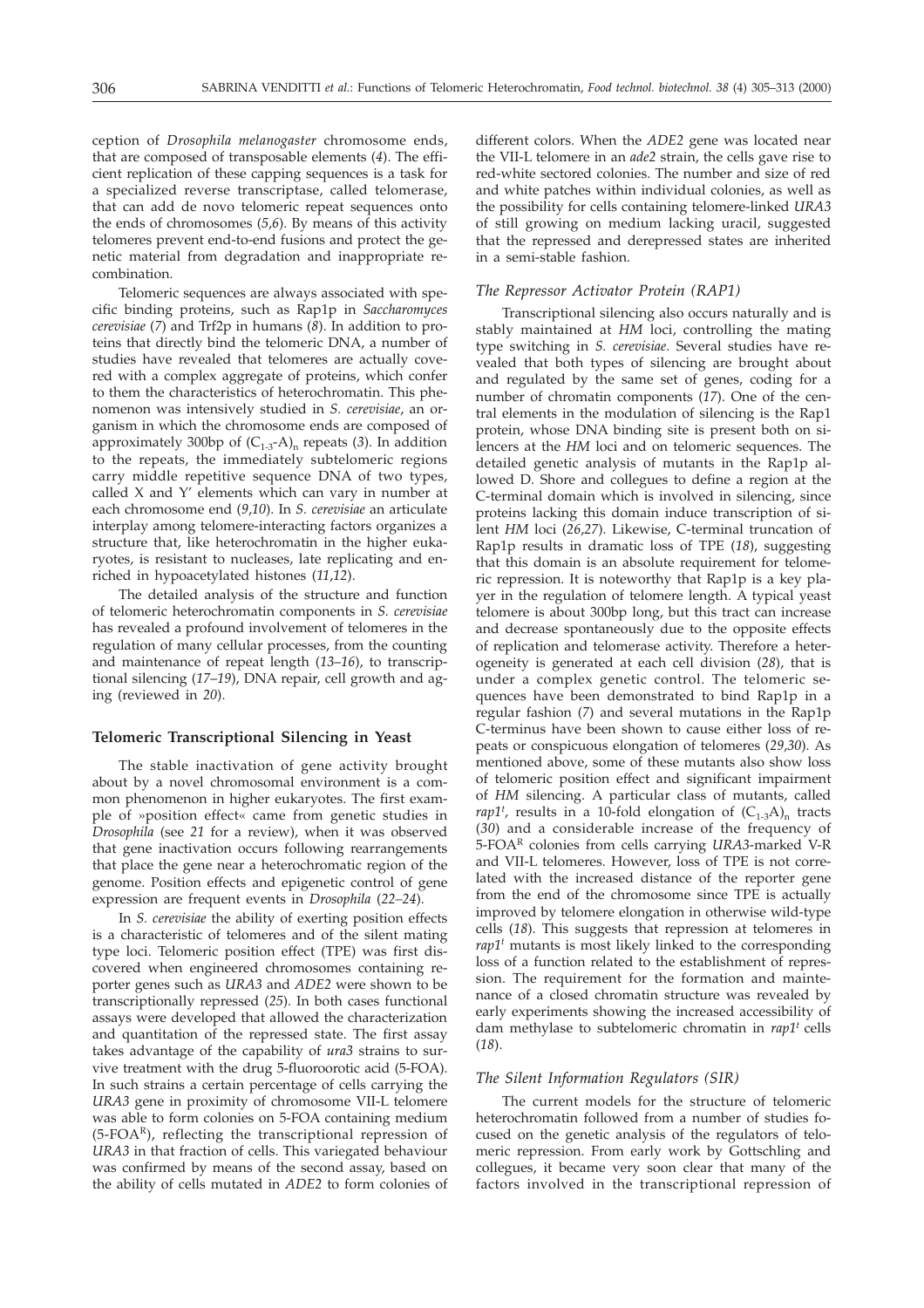telomere-linked genes were the same responsible for the silencing of the *HM* loci (*17*). In particular, the Silent Information Regulators, the *SIR2*, *3* and *4* genes are required for complete silencing at both locations, while *SIR1* plays a role specifically at the mating type loci. At the same time these investigators also found that deletions or mutations at the N-terminal end of the histone H4 genes (*HHF1* and *HHF2*) relieve transcriptional silencing at telomeres. Moreover, genetic evidences pointed to a direct interaction of Sir3p with the histone H4 N-terminal tail, interaction that appeared to be one of the essential requirements for the maintenance of the silent state at *HML* and *HMLa* (*31*). Sir3p is therefore a central element in the chromatin-mediated silencing, it is present in equimolar amounts with Sir4p, but it is the only component that is limiting for the propagation of silencing. The subtelomeric silencing domain usually extends up to 3kbs from the end, but it can be extended up to 20kbs by overexpression of Sir3p. This propagation is presumably achieved through the interaction with the histone tails (*19*). More recently Sir3p was analyzed in detail and it was shown that while overexpression of its N-terminal region (Sir3N) enhances TPE, ectopic expression of the C-terminal domain (Sir3C) causes derepression of silencing. Moreover, increasing the amount of Sir3N counteracts the derepression caused by Sir4p overexpression (*32*). This may reflect the notion that the N and C-terminal portions of Sir3p interact with different sets of proteins and achieve regulation of silencing through different pathways (*33*). In addition to this, a specific role in the initiation of silencing was attributed to Sir3p, whose 144 C-terminal amino acids seem to be both necessary and sufficient for the establishment of the repressed state (*34*).

Also the other silencing factors Sir2p and Sir4p have been extensively studied and shown by two-hybrid assays to interact with Rap1p to form a complex containing also Sir3p (*35*). None of the Sir proteins binds DNA directly, but the precise interaction with Rap1p allows them to build up a structure whose architecture is still the object of extensive studies (see below).

#### *Competition for silencing factors*

One interesting aspect of the telomeric silencing is that it stands in apparent competition with silencing at other loci, *i.e. HM*. This follows from the observation that a class of Rap1p mutants, designated *rap1s* , while abolishing repression at *HMR* (when the E silencer is weakened by deletion of the A site), actually improves silencing at telomeres. These mutants also have elongated telomeres, which suggests that they may compete for silencing factors present in limiting amount (*36*), principally Sir4p, which becomes actually concentrated at a telomeric location.

This concept of the competition among different loci for the silencing factors is gaining increasing interest as several examples of this type of competition have been correlated with important cellular processes. For example *sir4-42* mutants have been isolated, which exhibit extended life span (*37*). The delayed aging phenotype was correlated with loss of transcriptional silencing and relocation of Sir3p and Sir4p to the nucleolus (*38*,*39*). These studies point to the importance of the Sir proteins in the

overall life cycle and to the necessity for the cell to balance the amounts of the silencing factors with respect to each other.

## **Telomeric Silencing in a Natural Context and its Biological Role**

In spite of the large amount of research devoted to the regulation, maintenance and inheritance of telomeric silencing, its biological significance remains an open question.

#### *Silencing in a natural context*

Very few instances of naturally occurring telomeric silencing have been reported. The first example of silencing in a natural context is that of the Ty5-1 retrotransposon, located 1.8Kb from the left telomere of *S. cerevisiae* chromosome III (*40*). This inactive member of the Ty5 family of retrotransposon was shown by our work (*41*) to be subjected to transcriptional silencing. In fact, this element is not transcribed in wild type strains, but it can be active in either *sir3* or H4 N-terminal deletion strains, indicating that in wild type strains the Ty5-1 element is maintained in a transcriptionally repressed state in a way that is dependent on the heterochromatin components, like all the other examples of silencing described so far. The behaviour of this particular retrotransposon, along with data collected by the group of D. Voytas, allowed us to suggest a possible biological role for the silencing of retrotransposons. Voytas and his group discovered that the Ty5 family is often associated with telomeres and with the silent mating locus *HMR* (*42*), and that these are sites of preferential integration in a transposition assay (*43*), suggesting that they may have been selected by the Ty5 elements to turn off their own expression. Indeed, variegated and semi-stable silencing could represent a useful transposition regulatory mechanism for Ty5 elements, in order to limit their tendency to cause mutagenic damage to the cell population. Furthermore, it was found that relieving silencing at *HMR-E* by weakening the silencer or by loss of Sir3p and Sir4p, decreases the frequency of integration (*44*,*45*) and randomizes the Ty5 distribution patterns. These data imply that it is the silent chromatin, with its particular Sir-dependent organization, that directs transposition events, and that Ty5 is sensitive to the state of chromatin.

As far as functional genes are concerned, the question of their silencing is still open. Endogenous telomeric genes, such as members of the *SUC* and *MAL* families, are not regulated by the *SIR* genes (*46*). More recently *SIR*-dependent silencing has been reported at the YFR057w open reading frame, located in the immediate vicinity of the right telomere of chromosome VI (*47*). Silencing though does not appear to be a general feature of all telomerically located ORFs, as other two of them (YPR201w on chromosome XVIR and YER188w on chromosome VR) are not silenced. The fact that YFR057w is on ORF of unknown function limits the possibility to further speculate on the biological significance of silencing.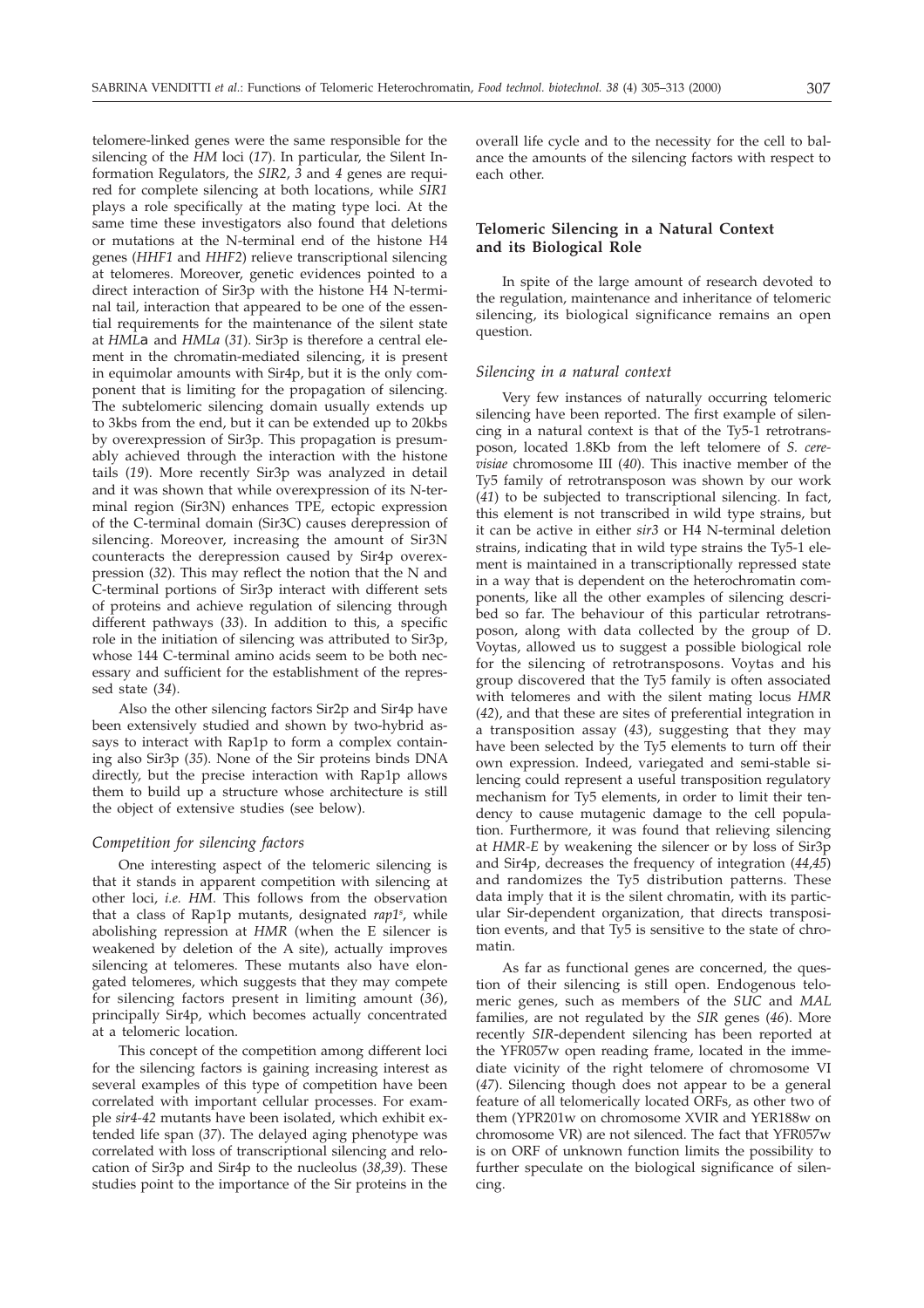An important aspect of silencing is that it is influenced by the presence or absence of subtelomeric associated sequences, such as X and Y' elements. The telomere proximal portion of Y' elements and the STR component of X elements have been shown to possess antisilencing properties, while the X-core sequences act as protosilencers (*48*). Pryde and Louis (*49*) have found in addition that two types of telomeres exist which differ in silencing strength, the first one with a strong capability to silence reporters up to 1.5kb from the protosilencer, the second with very weak silencing properties. The reason for this differential behaviour is not fully understood although it is reasonable that different combinations of sequences with opposite capacities exert a strong influence on silencing. It also emerges from these reports that antisilencing elements display the features of insulators and suggest that silencing can be propagated in a discontinuous manner.

# **A Model for Telomeric Heterochromatin Structure**

As already mentioned, yeast telomeres display the features of heterochromatin. From a structural point of view they were first found to be late replicating, associated in foci at the nuclear periphery (*50*) and resistant to several nucleases and modifying enzymes (*51*). This nuclease resistant structure, called the telosome, was shown to be devoid of nucleosomes (*51*), and to contain telomeric repeats associated with Rap1p. More recently a specific one-hybrid system was developed that allowed the identification of other components of the telosome (*52*), *i.e.* the Sir proteins, Rif1p and Rif2p, and the telomere-limited Cdc13 protein. The telosome most likely represents the center of nucleation of the telomeric heterochromatin, being Rap1p the only silencing protein capable of binding specific sites on DNA. Rap1p was shown to interact with the Sir proteins (*34*) through its C-terminal domain, and subsequent work suggested that this interaction may also depend on histone H4 *in vivo.* In fact, mutations of the histone H4 acetylatable lysine 16, which prevents interaction with Sir3p in cell extracts, also prevents coimmunoprecipitation of Sir3p with Rap1p (*11*).

## *Nucleosomes in telomeres*

Nucleosomes appear to be present in a more or less defined organization in the immediate subtelomeric regions (*51*), representing the connecting bridge between the telosome and the adjacent X and Y' middle-repetitive elements. Nucleosomes therefore, and particularly histone H3 and H4, are the central components through which the Sir protein complex spreads into the chromosome and achieves transcriptional silencing. Nonetheless, their distribution and specific organization at natural telomeres was not clearly defined.

## *The chromatin organization of telomere LIII*

We have described (*53*) the nucleosomal structure of *S. cerevisiae* LIII telomere, encompassing an X element and the Ty5-1 retrotransposon, which is, as detailed above, transcriptionally silent in a Sir3p and H4 dependent manner. Treating yeast *in vivo* with micrococcal nuclease and DNaseI we were able to describe the major architectural features of this chromosome end: *i)* the X element displays the presence of randomly positioned nucleosomes along with possible protein complexes associated with the ABF1 and ACS binding sites. This was revealed by the overall resistance of this region to nucleases; *ii)* the Ty5-1 element is organized into a regular array of translationally phased nucleosomes (*53*). Most interesting is the fact that this chromatin organization is dependent on the presence of Sir3p, since the entire nucleosome distribution and general accessibility to nucleases changes in *sir3* mutants, providing *in vivo* evidence for the interaction between Sir3p and nucleosomes.

Based on the 2.8 Å crystal structure of the nucleosome it was suggested that the N-terminal tail of histone H4 can be involved in interparticle contacts through its aminoacidic residues 16–24. It is relevant that these residues represent the domain of interaction with Sir3p, leading to the hypothesis that in the higher order heterochromatin structure the internucleosomal contacts may be replaced by the binding of Sir3p (*54*, *55*). In this light we found that the structural alteration in the LIII nucleosomal distribution of *sir3* strains is indistinguishable from chromatin changes in this region caused by deletion of the N-terminal tail of histone H4 (*56*). Most notably, nucleosomes seem to undergo displacement, and to be positioned in quite different locations, suggesting that in the presence of a staple-like function provided by the Sir3p-H4 interaction, nucleosomes are constrained in certain positions related to the heterochromatin configuration. These data strongly support the notion that the establishment *in vivo* of repressive heterochromatin structures at LIII, and most likely in general (*33*), requires the recruitment of Sir3p through interaction with the N-terminus of histone H4. Indeed, *in vivo* crosslinking experiments and immunoprecipitation of Sir3p show that Sir3p co-immunoprecipitates Sir4p, Rap1p and histones from cellular extracts, showing that these proteins are structural components of heterochromatin (*57*). Furthermore these experiments show that Sir3p spreads into adjacent chromatin when overexpressed (Fig. 1).

## *The foldback model*

This and the detailed analysis of all the heterochromatin components by chromatin immunoprecipitation allowed M. Grunstein and collegues to propose a structural model of telomeric heterochromatin in which the Sir proteins spread along the surface of the chromosome interacting with each other and with histones. The complex is also helped in the spreading by the folding back of the chromosome end onto the subtelomeric region (*12,58*). Again the central role of Sir3p is pointed out by the fact that Sir2p and Sir4p do not spread equally, and actually they seem to be lost from telomere proximal regions, with Sir2p spreading even more weakly than Sir4p. Since Sir2p and Sir4p are also required for the extension of heterochromatin, it is possible that they are essential for the initiation of extended heterochromatin (*58*).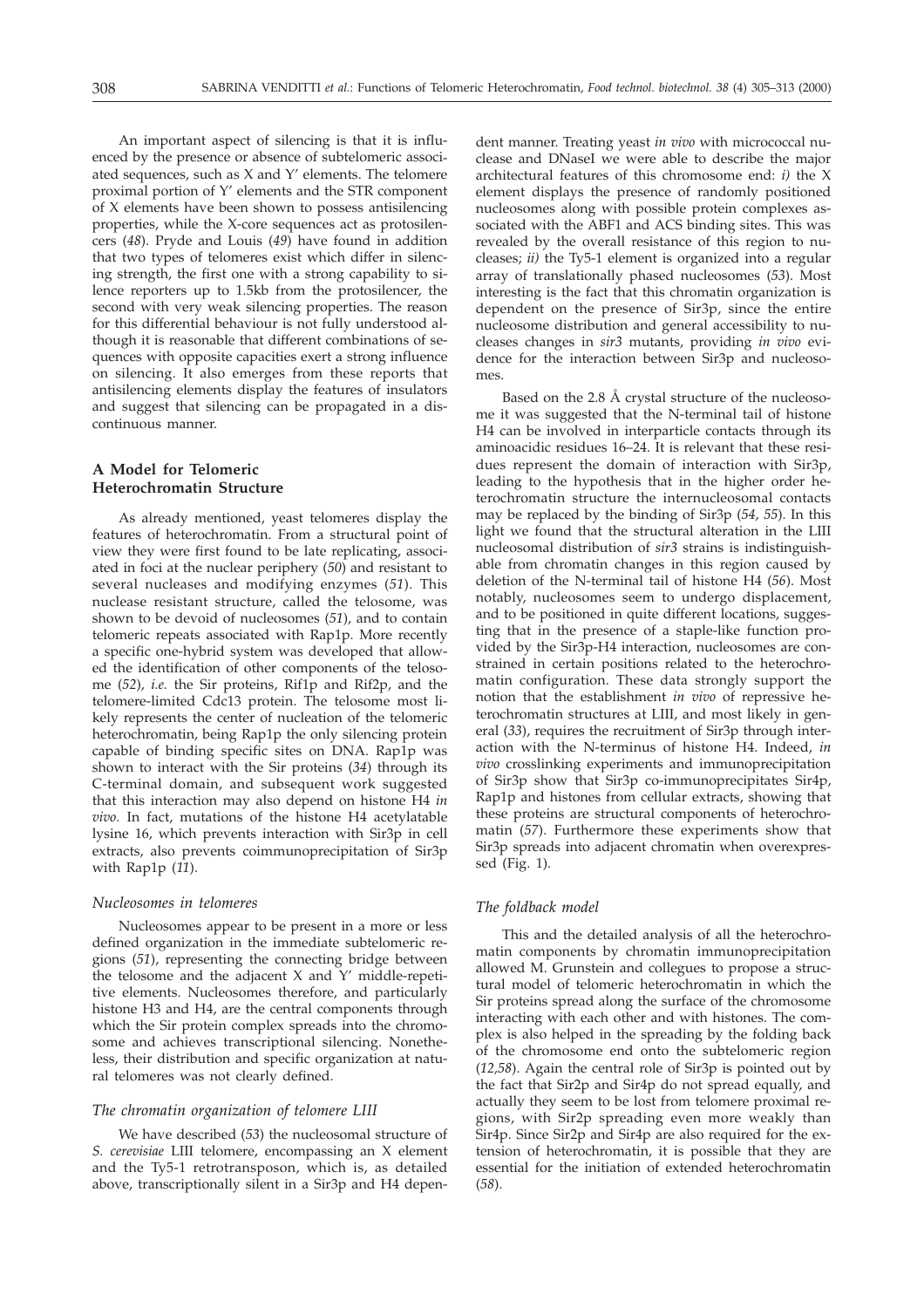



**Fig. 1. The foldback model of telomeric heterochromatin.** A possible view of chromosome LIII in wild type, *sir3* and *SIR3* overexpressing backgrounds

 $CMX \leftarrow$ 

 $CMN \leftarrow$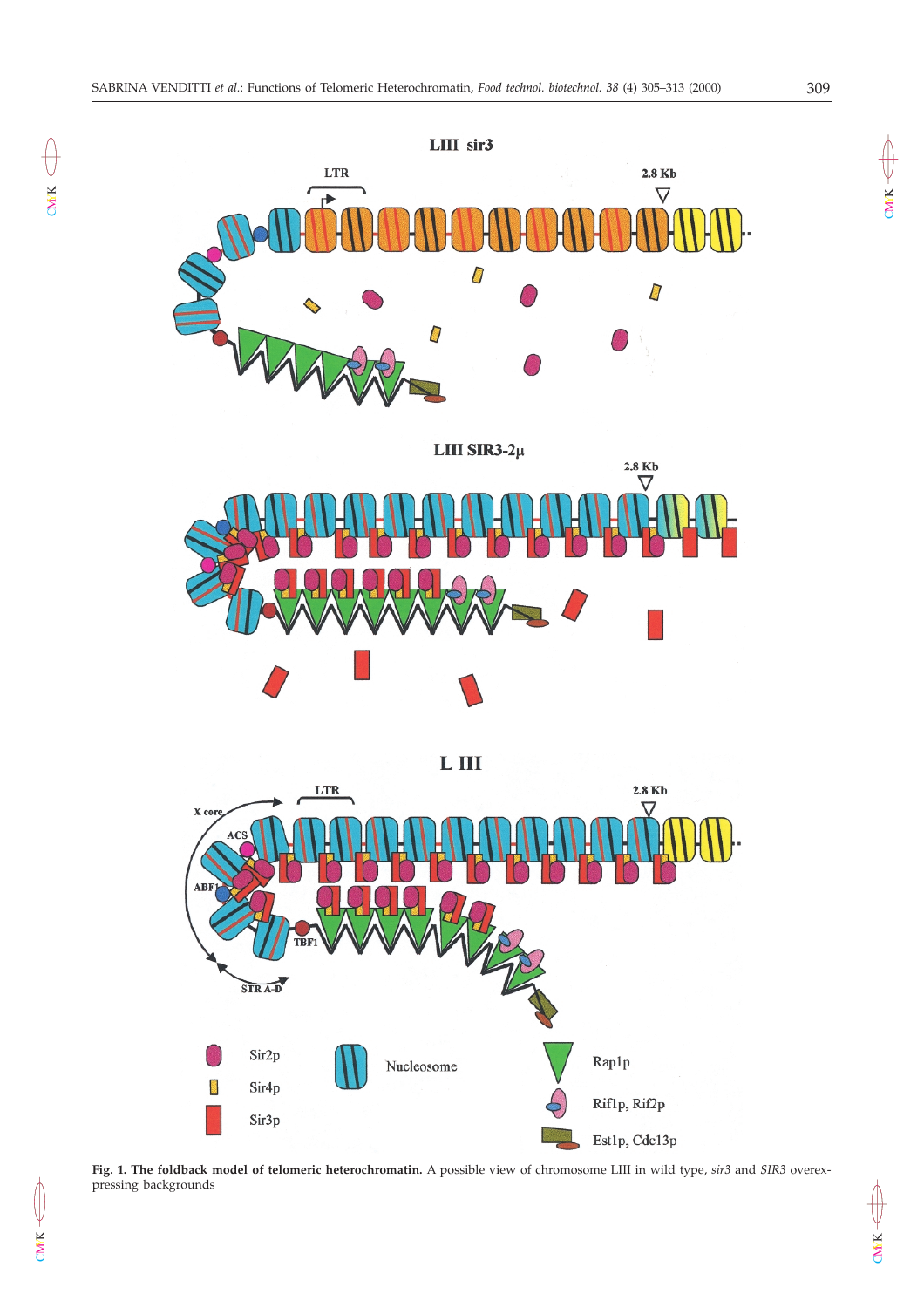

**Fig. 2. Schematic summary of the Y' insertions detected at chromosomes LIII and RXI.** Y' elements of two types, Long and Short, are found at these and several other extremities upon imbalance of two main heterochromatin components, Sir3p and histone H4

As with higher eukaryotes, yeast heterochromatin contains hypoacetylated histones, especially H4 which is hypoacetylated at lysines 5, 8 and 16. The only lysine residue of H4 to be acetylated in heterochromatin is K12. Being this acetylation pattern also conserved in *Drosophila* (*59*), this characteristic is likely to be a hallmark of heterochromatin. It is noteworthy that acetylation of K12 does not disrupt silencing, while acetylation of K16, preventing the interaction between H4 and Sir3p, derepresses *HML* and telomeric silencing. Furthermore, K16 euchromatic sites is mostly acetylated (*59*,*12*), suggesting that patterns of acetylation may be actively kept to define subdomains of eu- and heterochromatin, with different consequences on gene expression.

# **Telomeric Heterochromatin and the Existence of Nuclear Compartments**

The tridimensional complexity of telomeric heterochromatin structure is increased by the location of telomeres at the nuclear periphery. Immunofluorescence of Rap1p, Sir3p and Sir4p allowed the precise localization of these proteins to a limited number of loci, associated with the nuclear envelope (*50*). Combining immunofluorescence with *in situ* hybridization techniques allowed the colocalization of these proteins with signals

of subtelomeric repeats, suggesting that telomeric DNA is actually clustered at these loci (*60*). This clustering is likely to create a localized pool of Sir proteins at the nuclear periphery, favoring the formation of repressed chromatin, thus supporting the notion that existence of subnuclear compartments may influence gene expression. By targeting a reporter gene flanked by complete *HML-E* and *HML-I* silencers to a variety of chromosomal locations, Maillet and collegues were able to show that proximity to telomeric repeats is necessary for repression of the reporter (*61*). Furthermore, tethering a reporter gene flanked by a weak silencer to the nuclear envelope is sufficient to promote Sir-mediated repression of the reporter, inserted at *HMR* (*62*).

It was also suggested that telomeric heterochromatin may serve as a reservoir of Sir proteins and other factors that can be released upon specific physiological signaling (*63*) The Ku complex is a heterodimer involved in the repair of Double Strand Breaks (DBS) and appears to be required for the maintenance of the telomeric repeat length. Deletion of either HDF1 and HDF2, the genes encoding the yKu subunits, disrupts the perinuclear positioning of telomeres and derepresses telomeric silencing. In addition, the Sir proteins are relocated, along with the yKu complex itself, at sites of DSB in response to DNA damage. These evidences highligth the functional relevance of maintaining nuclear compart-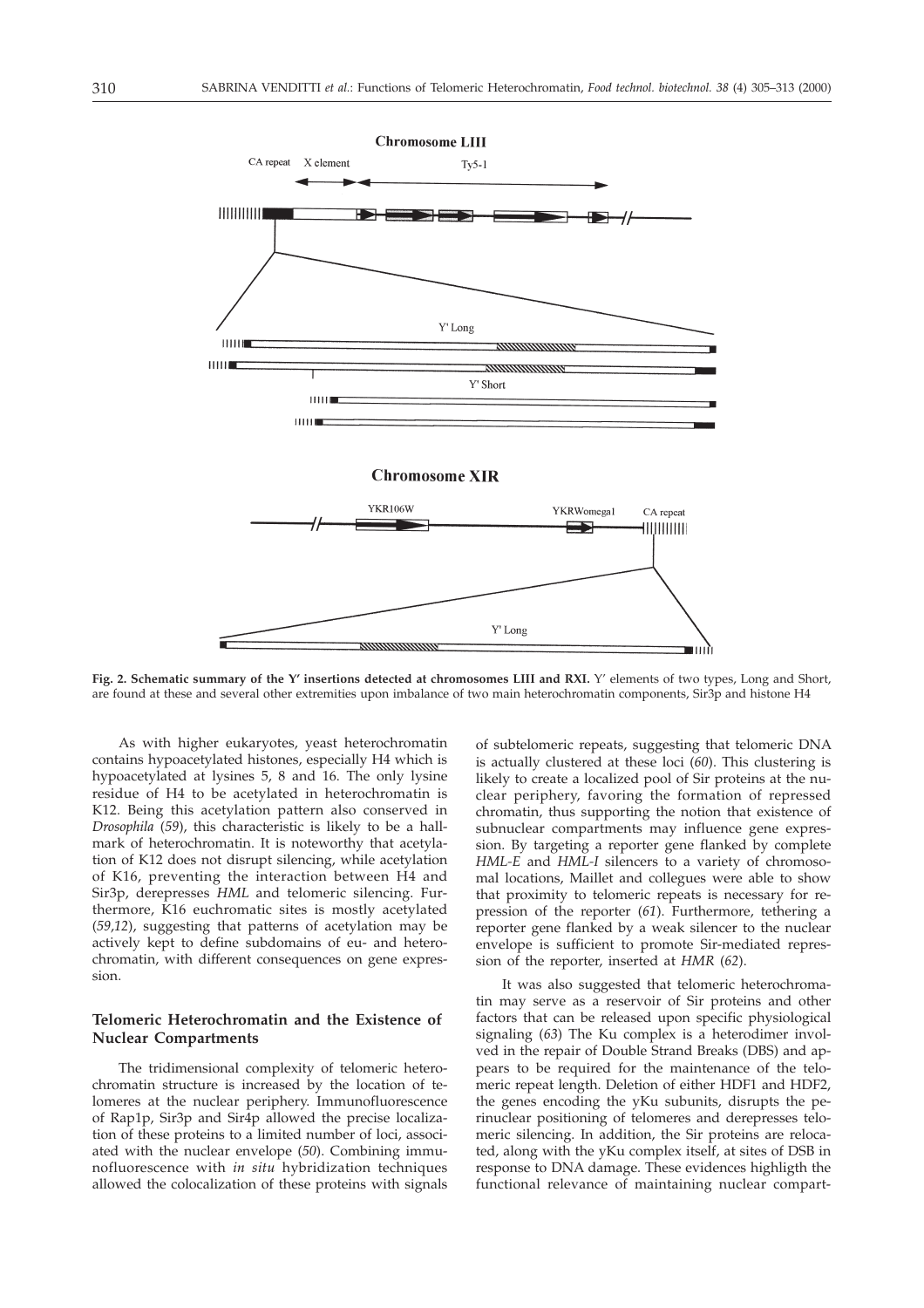ments with concentration gradients of limiting silencing factors.

# **Heterochromatin and the Structural Organization of Yeast Telomeres**

#### *Telomerase-based size control*

Maintenance of telomere length and structure is a complex phenomenon, being influenced by a wide number of genes and by the balancing of shortening and lengthening processes involving multiple factors. In yeast telomere length is usually kept within a narrow-sized distribution, which is also strain-specific and heterogeneous among chromosomes (*28*). It has been proposed that a length-sensitive mechanism exists that allows discrimination of even small differences in the number of telomeric repeats. Rap1p is the sensor of this mechanism based on its regular binding to telomeric repeats every 18bp, through its C-terminal domain (*64*). A defined and constant number of Rap1p molecules is kept bound at telomeres. Upon degradation or incomplete replication, the loss of one or more Rap1p molecules triggers elongation, most likely through intermediate target proteins like Stn1p and Cdc13p which are able to communicate with telomerase (*65*). Telomerase itself is obviously responsible for the maintenance of repeat tract length, as mutations of *EST2* and *TLC1*, encoding the catalytic subunit and the RNA component respectively, result in the progressive loss of sequences (*66*). In addition, mutations of other factors, such as the Rap1 Interacting Factors 1 and 2 (Rif1p and Rif2p) have an influence on telomerase activity and appear to negatively regulate it by binding to Rap1p (*15*,*16*). Telomerase activity has also been shown to be restricted to S phase (*67*), linking the maintenance of telomeres to the cell cycle progression.

#### *Recombinational control of telomere length*

In addition to the telomerase-mediated size control mechanisms described above it seems that yeast cells have more than one way to preserve the integrity of chromosome ends, exploiting alternative pathways based on recombination. The first evidence for this phenomenon came from the finding that *est1* mutants (in which an important subunit of telomerase is affected) display a lethal phenotype due to progressive shortening of telomeres (*68*). Survivors can arise in this genetic background on account of *RAD52*-dependent recombination events leading to amplification or aquisition of subtelomeric Y' elements or deletion derivatives of them (*69*).

Several evidences point to the involvement of the Sir proteins in the telomere length control mediated by recombination. A mechanism called Telomeric Rapid Deletion (TRD) seems capable of reducing elongated telomeres to wild type length through intrachromatid recombination favoured by telomere clustering and alignment. Sir3p seems to increase the rate of TRD, maybe facilitating alignment itself (*70*).

As mentioned above the Ku complex involved in the DSB repair is actually present along the telomeres, as shown by chromatin immunoprecipitation experiments (*71*). The protein yKu80 colocalizes with the Sir proteins and Rap1p (*63*) and yKu70p was shown to interact with Sir4p (*72*). Deletion of either two proteins causes loss of silencing and dramatic telomere shortening (*73*), linking an important process like illegitimate recombination to the regulation of telomere functions.

# *Gene dosage of heterochromatin components and telomere structure*

We have recently discovered a phenomenon which adds more weight to the relevance of maintaining the integrity of heterochromatin in the regulation of telomeric structure and composition (*74*). Using a set of strains that vary widely in the *SIR3*/*HHF* ratio, we have observed complex clonal dynamics of repeat number variations and  $\hat{Y}'$  elements aquisition upon unbalancing the dosage of *SIR3* and *HHF* (Fig. 2). In particular, overexpression of Sir3p favours insertions of Y' elements at chromosome LIII, which normally does not have one, with the rate of insertion increasing when only one of the two H4 encoding genes is present. In addition, this appears to be a general phenomenon, as insertions are also found at other telomeres in this genetic background. Restoration of the wild type dosage of *SIR3* and *HHF* restores the normal profile of chromosome ends. This highlights the fact that also the structure of subtelomeric regions is involved in the control of telomere organization, in addition to the telosome-mediated mechanisms described above. In the light of the well established interaction between Sir3p and H4 it is reasonable to think that excess amounts of Sir3p perturbs the normal interaction, especially if H4 is scarce. Moreover, it is known that overexpression of Sir3p causes removal of Sir4p and Sir2p from the proximal telomeric regions (*58*). Relevant structural changes may occur, that become somehow signals for telomere reshaping recombinational events.

#### *Acknowledgements*

This work was supported by grants from the CNR Target Project on Biotechnology, the MURST 40 % projects »Funzione e dinamica di superstrutture DNA-proteine« and »Dinamica della cromatina nell'espressione genica«, the MURST 5 % project »Biomolecole per la Salute Umana«.

#### **References**

- *1.* E. H. Blackburn, J. G. Gall, *J. Mol. Biol. 120* (1978) 33–53.
- *2.* L. A. Klobutcher, M. T. Swanton, P. Donini, D. M. Prescott, *Proc. Natl. Acad. Sci. USA, 7* (1981) 2241–2253.
- *3.* V. A. Zakian, *Science, 270* (1995) 1601–1606.
- *4.* R. D. Levis, R. Ganesan, K. Houtchens, L. A. Tolar, F.-M. Sheen, *Cell, 75* (1993) 1083–1093.
- *5.* C. Greider, E. H. Blackburn, *Cell, 43* (1985) 405–413.
- *6.* C. I. Nugent, V. Lundblad, *Genes Dev. 12* (1998) 1073–1085. *7.* M. N. Conrad, J. H. Wright, A. J. Wolf, V. A. Zakian, *Cell,*
- *63* (1990) 739–750. *8.* B. van Stenseel, A. Smogorzewska, T. de Lange, *Cell, 92* (1998) 401–413.
- *9.* C. S. M. Chan, B.-K. Tye, *J. Mol. Biol. 168* (1983) 505–523.
- *10.* E. J. Louis, J. E. Haber, *Genetics, 131* (1992) 559–574.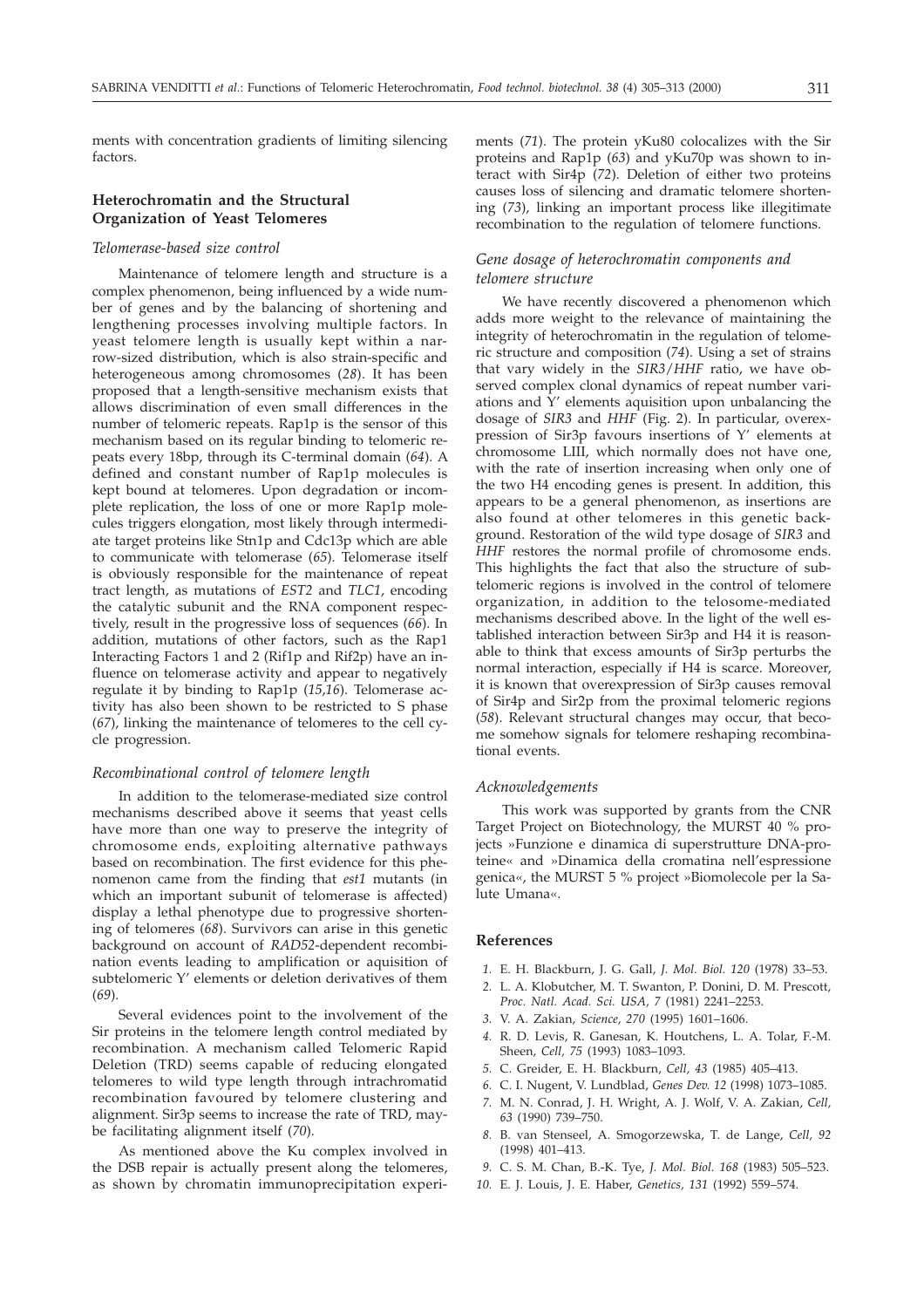- *11.* A. Hecht, T. Laroche, S. Strahl-Bolsinger, S. Gasser, M. Grunstein, *Cell, 80* (1995) 583–592.
- *12.* M. Grunstein, *Cell, 93* (1998) 325–328.
- *13.* C. W. Greider, *Annu. Rev. Biochem. 65* (1996) 337–365.
- *14.* S. Marcand, E. Gilson, D. Shore, *Science, 275* (1997) 986– 990.
- *15.* C. F. Hardy, L. Sussel, D. Shore, *Genes Dev. 6* (1992) 801– 814.
- *16.* D. Wotton, D. Shore, *Genes Dev. 11* (1997) 748–760.
- *17.* O. M. Aparicio, B. L. Billington, D. E. Gottschling, *Cell, 66* (1991) 1279–1287.
- *18.* G. Kyrion, K. Liu, C. Liu, A. J. Lustig, *Genes Dev. 7* (1993) 1146–1159.
- *19.* H. Renauld, O. M. Aparicio, P. D. Zierath, B. L. Billington, S. K. Chhablani, D. E. Gottschling, *Genes Dev. 7* (1993) 1133–1145.
- *20.* L. Guarente, *Nat. Genet. 23* (1999) 281–285.
- *21.* S. Henikoff, *Trends Genet. 6* (1990) 422–426.
- *22.* C. Wilson, H. G. Bellen, W. J. Gehring, *Annu. Rev. Cell Biol. 6* (1990) 679–714.
- *23.* R. Paro, *Curr. Opin. Cell Biol. 5* (1993) 999–1005.
- *24.* V. Orlando, R. Paro, *Cell, 75* (1993) 1187–1198.
- *25.* D. E. Gottsching, O. M. Aparicio, B. L. Billington, V. A. Zakian, *Cell, 63* (1990) 751–762.
- *26.* L. Sussel, D. Shore, *Proc. Natl. Acad. Sci. USA, 88* (1991) 7749–7753.
- *27.* C. F. Hardy, D. Balderes, D. Shore, *Mol. Cell. Biol. 12* (1992) 1209–1217.
- *28.* J. Shampay, E. H. Blackburn, *Proc. Natl. Acad. Sci. USA, 85* (1988) 534–538.
- *29.* S. Kurtz, D. Shore, *Genes Dev. 5* (1991) 616–628.
- *30.* G. Kyrion, K. A. Boakye, A. J. Lustig, *Mol. Cell. Biol. 12* (1992) 5159–5173.
- *31.* L. M. Johnson, P. S. Kayne, E. S. Kahn, M. Grunstein, *Proc. Natl. Acad. Sci. USA, 87* (1990) 6286–6290.
- *32.* M. Marshall, D. Mahoney, A. Rose, J. B. Hicks, J. R. Broach, *Mol. Cell. Biol. 7* (1987) 4441–4452.
- *33.* M. Gotta, F. Palladino, S. Gasser, *Mol. Cell. Biol. 18* (1998) 6110–6120.
- *34.* Y. Park, J. Hanish, A. J. Lustig, *Genetics, 150* (1998) 977– 986.
- *35.* P. Moretti, K. Freeman, L. Coodly, D. Shore, *Genes Dev. 8* (1994) 2257–2269.
- *36.* S. W. Buck, D. Shore, *Genes Dev. 9* (1995) 370–384.
- *37.* B. K. Kennedy, N. R. Austriaco Jr., J. Zhang, L. Guarente, *Cell, 80* (1995) 485–496.
- *38.* T. Smeal, J. Claus, B. Kennedy, F. Cole, L. Guarente, *Cell, 84* (1996) 633–642.
- *39.* B. K. Kennedy, M. Gotta, D. A. Sinclair, K. Mills, D. S. Mc-Nabb, M. Murthy, S. Pac, T. Laroche, S. M. Gasser, L. Guarente, *Cell, 89* (1997) 381–391.
- *40.* D. F. Voytas, J. D. Boeke, *Nature, 358* (1992) 717.
- *41.* M. A. Vega-Palas, S. Venditti, E. Di Mauro, *Nat. Genet. 15* (1997) 232–233.
- *42.* S. Zou, D. A. Wright, D. F. Voytas, *Proc. Natl. Acad. Sci. USA, 92* (1995) 920–924.
- *43.* S. Zou, N. Ke, J. M. Kim, D. F. Voytas, *Genes Dev. 10* (1996) 634–645.
- *44.* S. Zou, D. F. Voytas, *Proc. Natl. Acad. Sci. USA, 94* (1997) 7412–7416.
- *45.* Y. Zhu, S. Zou, D.A. Wright, D.F. Voytas, *Genes Dev. 13* (1999) 2738–2749.
- *46.* V. A. Zakian, *Ann. Rev. Genet. 30* (1996) 141–172.
- *47.* M. A. Vega-Palas, E. Martin-Figueroa, F. J. Florencio, *Mol. Gen. Genet. 263* (2000) 287–291.
- *48.* G. Fourel, E. Revardel, C. E. Koering, E. Gilson, *EMBO J. 18* (1999) 2522–2537.
- *49.* F. E. Pryde, E. J. Louis, *EMBO J. 18* (1999) 2538–2550.
- *50.* F. Palladino, T. Laroche, E. Gilson, A. Axelrod, L. Pillus, S. Gasser, *Cell, 75* (1993) 543–555.
- *51.* J. Wright, D. Gottschling, V. A. Zakian, *Genes Dev. 6* (1992) 197–210.
- *52.* B. D. Bourns, M. K. Alexander, A. M. Smith, V. A. Zakian, *Mol. Cell. Biol. 18* (1998) 5600–5608.
- *53.* M. A. Vega-Palas, S. Venditti, E. Di Mauro, *J. Biol. Chem. 273* (1998) 9388–9392.
- *54.* K. Luger, A. W. Mäder, R. K. Richmond, D. F. Sargent, T. J. Richmond, *Nature, 389* (1997) 251–260.
- *55.* D. Rhodes, *Nature, 389* (1997) 231–233.
- *56.* S. Venditti, M. A. Vega-Palas, E. Di Mauro, *J. Biol. Chem. 274* (1999) 1928–1933.
- *57.* A. Hecht, S. Strahl–Bolsinger, M. Grunstein, *Nature, 383* (1996) 92–95.
- *58.* S. Strahl-Bolsinger, A. Hecht, K. Luo, M. Grunstein, *Genes Dev. 11* (1997) 83–93.
- *59.* B. M. Turner, A. J. Birley, J. Lavender, *Cell, 69* (1992) 375– 384.
- *60.* M. Gotta, T. Laroche, A. Formenton, L. Maillet, H. Scherthan, S. M. Gasser, *J. Cell Biol. 134* (1996) 1349–1363.
- *61.* L. Maillet, C. Boscheron, M. Gotta, S. Marcand, E. Gilson, S. M. Gasser, *Genes Dev. 10* (1996) 1796–1811.
- *62.* E. D. Andrulis, A. M. Neiman, D. C, Zappulla, R. Sternglanz, *Nature, 394* (1998) 592–595.
- *63.* S. G. Martin, T. Laroche, N. Suka, M. Grunstein, S. M. Gasser, *Cell, 97* (1999) 621–633.
- *64.* S. Marcand, E. Gilson, D. Shore, *Science, 275* (1997) 986– 990.
- *65.* N. Groudin, S. I. Reed, M. Charbonneau, *Genes Dev. 11* (1997) 512–527.
- *66.* M. S. Singer, D. Gottschling, *Science, 266* (1994) 404–409.
- *67.* I. Dionne, R. J. Wellinger, *Nucleic Acids Res. 26* (1998) 5365– 5371.
- *68.* V. Lundblad, J. W. Szostak, *Cell, 57* (1989) 633–643.
- *69.* V. Lundblad, E. H. Blackburn, *Cell, 73* (1993) 347–370.
- *70.* B. Li, A. J. Lustig, *Genes Dev. 10* (1996) 1310–1326.
- *71.* S. Gravel, M. Larrivée, P. Labrecque, R. J. Wellinger, *Science, 280* (1998) 741–744.
- *72.* Y Tsukamoto, J.-I. Kato, H. Ikeda, *Nature, 388* (1997) 900– 903.
- *73.* S. J. Boulton, S. P. Jackson, *Nucleic Acids Res. 24* (1996) 4639–4648.
- *74.* S. Venditti, M. A. Vega-Palas, G. Di Stefano, E. Di Mauro, *Mol. Gen. Genet. 262* (1999) 367–377.